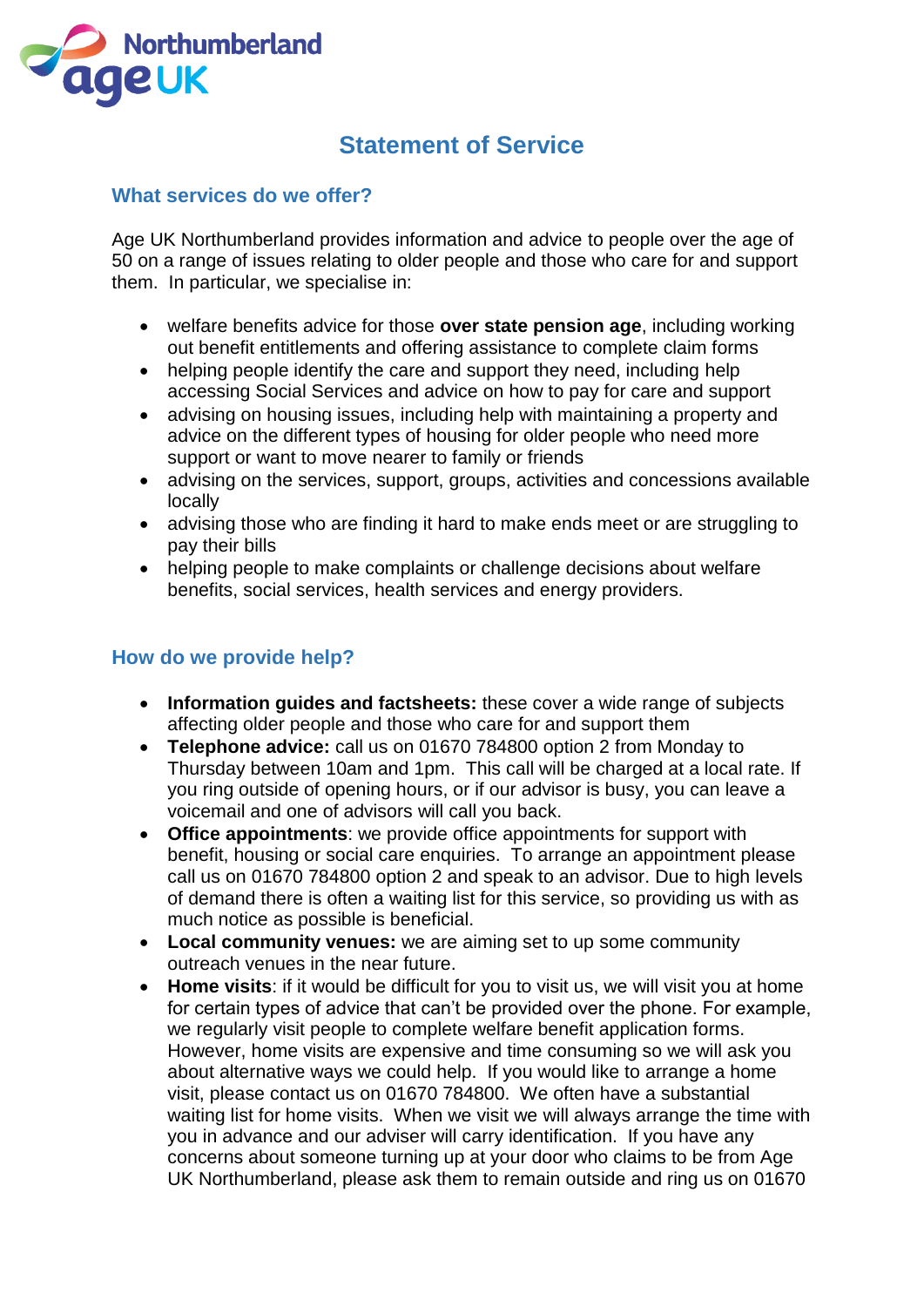784800. We will confirm if the person works or volunteers for Age UK Northumberland and has an appointment with you.

## **What will happen if we can't provide the service you require?**

Sometimes people come to us with problems that we do not have the expertise or knowledge to help with. We are unable to provide welfare benefits advice to anyone under state pension age (currently), consumer debt advice, financial advice or immigration advice.

In these cases, we can provide you with basic information and direct you to another organisation for further help. Where possible we will give you a selection of organisations to choose from and we will either signpost or refer you to them.

When signposting we will give you the organisation's contact information so you can contact them yourself. When referring we will contact the organisation on your behalf, arrange an appointment and provide them with copies of any documents already completed by our service. We will always get your permission before referring you to another organisation.

Sometimes when advising you we will reach a point where we don't have the expertise to pursue your case any further. We will refer you to another local advice service that can help you if this happens.

# **How our service treats its clients**

We follow five key principles when delivering our service.

## **The service is provided free of charge.**

You won't be charged for any of our information and advice. If we signpost or refer you onto another organisation we will tell you if there is any charge for their service. While we provide help free of charge, running the Information and Advice Service is expensive and only some of the money to do this comes from external funding. Any donation you can make will be greatly appreciated. If you wish to donate, please ask one of our staff or volunteers about Gift Aid.

## **The information and advice we provide is independent of any outside influence.**

We will never recommend a service or provider to you, including Age UK's own services. Where possible we will always provide you with a choice of alternatives and help you make an informed decision. We're not bound by local or national government policies and will always advise you on what's best for you rather than what's best for the council, the Department for Work and Pensions, Age UK or any other organisation. We will never advise someone to do anything illegal or fraudulent. We will immediately stop advising anyone carrying out illegal or fraudulent actions and may notify the appropriate authorities.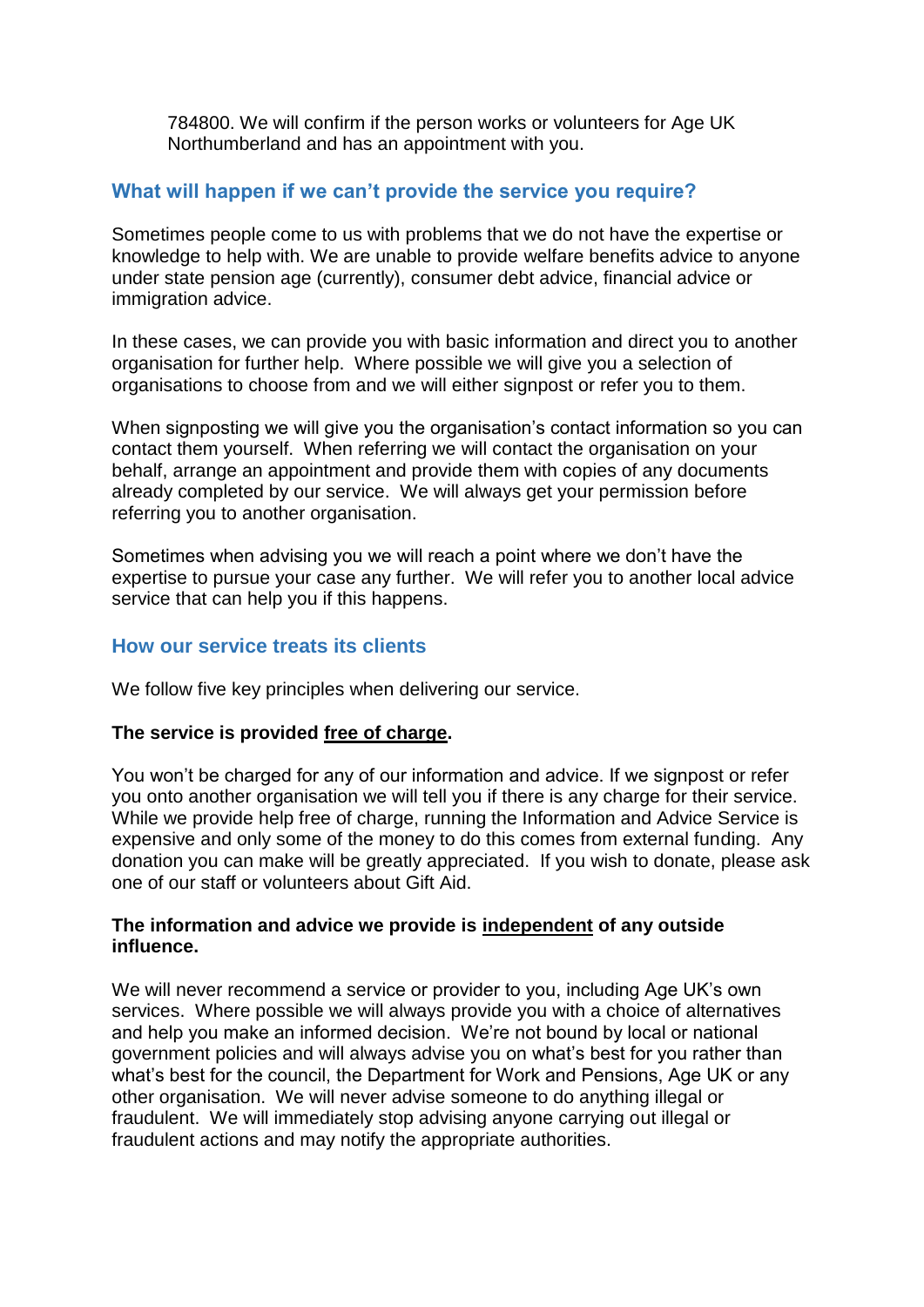# **All information is confidential.**

Any information we keep about you is stored securely and only viewed by staff and volunteers involved in advising you or other people that you have allowed us to share this information with. These may be external auditors that check the quality and accuracy of our work, organisations we are referring your case on to and agencies we are dealing with on your behalf (such as the DWP or an energy supplier). We won't share your information or discuss your case with anyone outside of our service without your consent unless they have been given responsibility to act on your behalf by the Court of Protection or Department for Work and Pensions.

We may share information about someone without their consent if:

- they insist on taking an illegal or fraudulent course of action
- we are contacted by a statutory body about a client who is being investigated for suspected illegal or fraudulent activity
- we are concerned that someone involved in a case is at risk of significant harm. In this case we may notify a relevant statutory body, for example social services or the police. These disclosures will be done following Adult Safeguarding procedures that our staff and volunteers have been trained in.

Any data we hold on you is done so in accordance with data protection legislation and Age UK Northumberland's Data Protection policy. A copy of our data protection policy can be requested by calling 01670 784800 and can be sent electronically or by post. You have a right to view any data we hold on you and can request to view it by completing an access request form and returning it to us. You can request an access request form electronically or by post by calling us on 01670 784800.

## **Clients are treated with fairness, dignity and respect and we expect clients to treat our staff and volunteers in the same way.**

We won't judge anyone based on their age, disability, gender, gender identity, sexual orientation, ethnicity or religion. We won't judge anyone based upon the circumstances they find themselves in and we won't try to influence the decisions you make following our advice. Sometimes clients will make a decision that we don't think is in their best interest. We will tell them if this happens and aim to provide enough information and advice to help them make an informed choice. We will respect whatever decision they then make. The Information & Advice Service operates in compliance with Age UK Northumberland's Equality, Diversity and Inclusion Policy. A copy of the policy can be requested by calling 01670 784800 and can be sent electronically or by post.

## **Our service is as accessible as possible for older people**.

Our offices are suitable for people with disabilities, we have disabled parking bays, lift, accessible toilet facilities and hearing loops in some interview rooms. Where clients have difficulties accessing or understanding our information and advice, for example because of a disability or language issue, we will take all reasonable steps to provide our service in a manner that is accessible and appropriate to their needs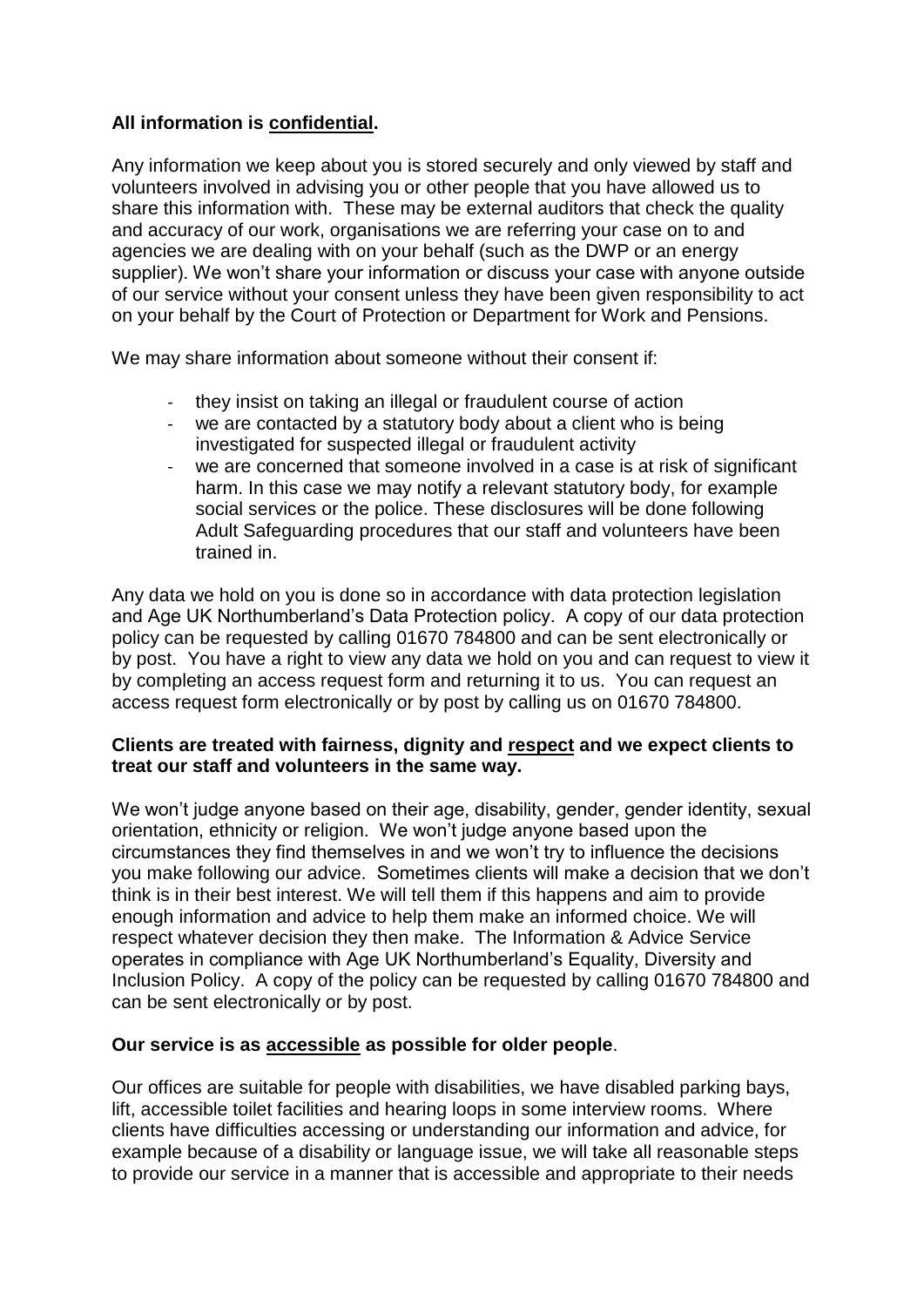or circumstances and we will always aim to give you as much time as you need when we see you. The Information & Advice Service operates in compliance with Age UK Northumberland's Equality, Diversity and Inclusion Policy.

# **How to make a complaint, compliment or suggestion about our service**

If you would like to compliment or make a suggestion about our Information & Advice service please contact the service manager, Alison Wilson, either in writing at Age UK Northumberland, The Round House, Lintonville Parkway, Ashington, Northumberland, NE63 9JZ or at [alison.wilson@ageuk-northumberland.org.uk](mailto:alison.wilson@ageuk-northumberland.org.uk) or by telephone on 01670 784800

If you wish to make a complaint, please follow Age UK Northumberland's complaints procedure. The organisation will attempt to deal with any initial concerns informally and as quickly as possible. It will not be necessary for the complainant to put their complaint in writing as it is hoped that most concerns will be resolved at this stage. If the service user is still dissatisfied, the Head of Charitable Services will nominate an investigating officer within the organisation who will investigate the complaint and report back to the service user. It is best at this stage if the complaint is put in writing and the organisation will assist in this process where necessary. A copy of the policy can be requested by calling 01670 784800 and can be sent electronically or by post

# **What we expect of our clients**

In return for providing information & advice we expect you to:

- treat our staff and other clients with courtesy and respect
- provide us with accurate and truthful information about your circumstances
- attend appointments or let us know in advance if you can't, if possible
- inform us of changes in your circumstances which may be relevant to your case
- provide us with information or paperwork that we need for your case
- not negotiate on your own behalf or respond to information requests that relate to your case without first discussing it with us.

## **How you can help us**

Our Information & Advice Team gain satisfaction from our work and the positive impact we have on our clients. We don't expect any further form of recognition or gifts. And while chocolates, cakes, biscuits and other thank you gifts are lovely to receive, there are a number of other ways you can support us so we can continue to provide the service.

• Make a donation – It is easy to make a donation to help older people in Northumberland and there are lots of ways to do it. You can make a